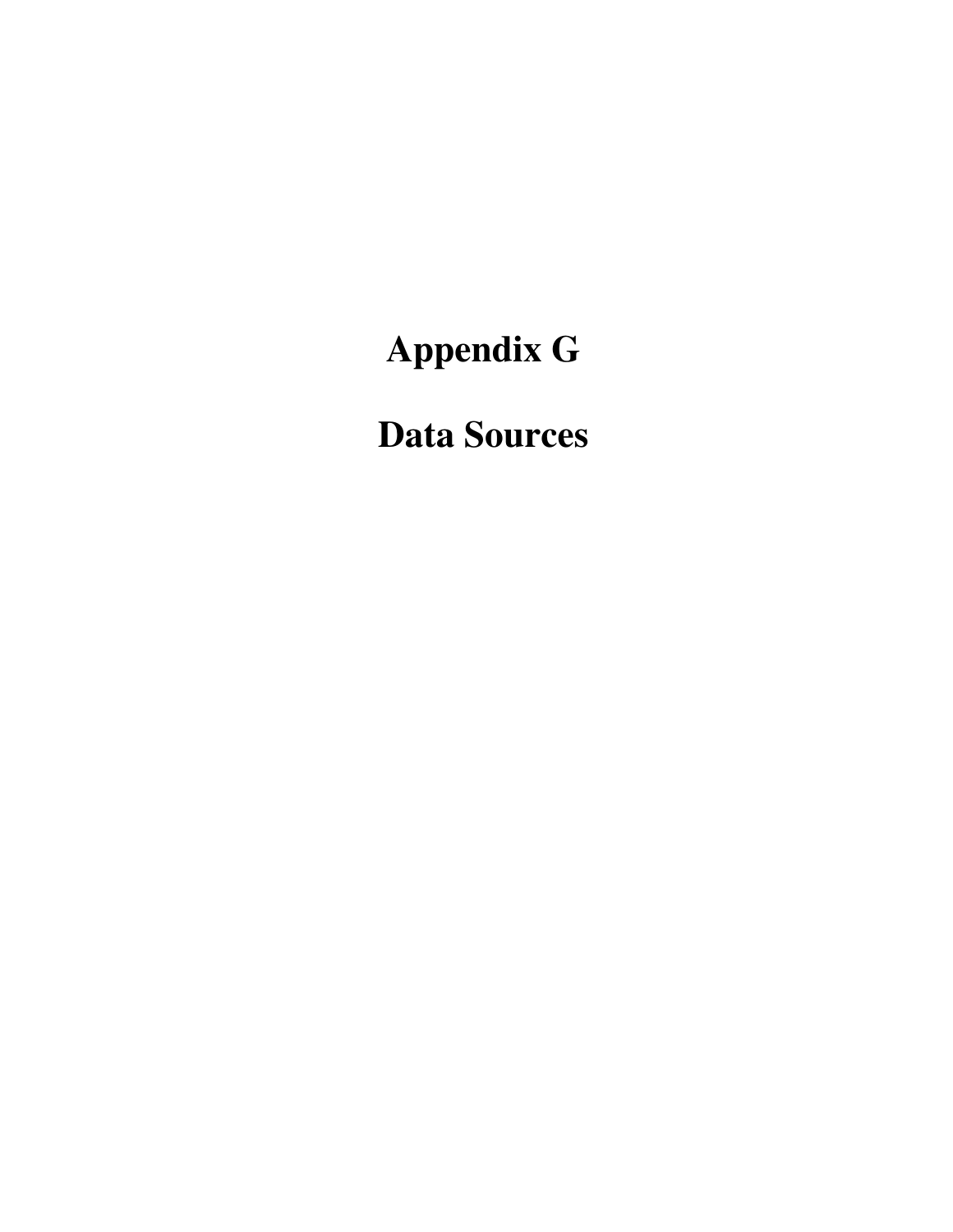This page left intentionally blank.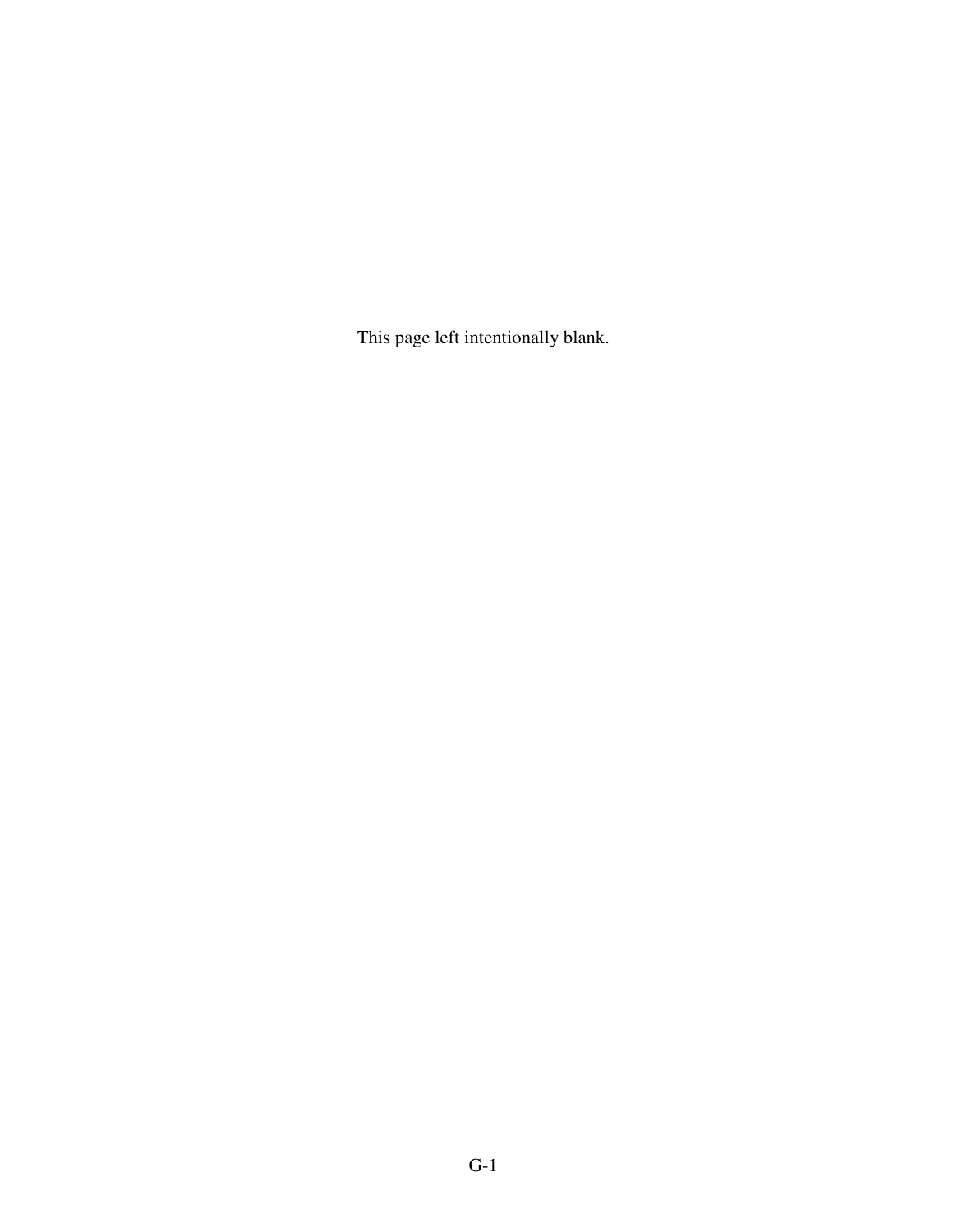#### Data Sources

### **Table G-1. Monitoring Data Sources**

| <b>Index</b>   | <b>Data Source</b>                                                            | Location                | <b>Station ID</b>                                                                                                                                                                                                                  | <b>Years Compiled</b> | <b>Purpose</b>                                                                                                                              |
|----------------|-------------------------------------------------------------------------------|-------------------------|------------------------------------------------------------------------------------------------------------------------------------------------------------------------------------------------------------------------------------|-----------------------|---------------------------------------------------------------------------------------------------------------------------------------------|
|                |                                                                               |                         | <b>Stream Flow</b>                                                                                                                                                                                                                 |                       |                                                                                                                                             |
| 1              | Orange County Pubic<br>Facilities and<br>Resources<br>Department <sup>1</sup> | Aliso Creek             | J01P08, J01P06, J07P02,<br>J07P01, J01P0, J01P05,<br>J01P03, J1P04, J06, J05,<br>J01P30, J01P28, J01P27,<br>J01P33, J01P25, J0126,<br>J01P24, J01P23, J01P22,<br>J03P02, J01P21, J02P05,<br>J02P08, J03P13, J03P05,<br>J03P01, J04 | 4/2001-12/2002        | Instantaneous flow measurements used for<br>development of multi-variable regression equations<br>for prediction of dry-weather streamflows |
|                |                                                                               |                         | J01P22, J01P23, J01P27,<br>J01P28, J06, J01P05,<br>J01P01, J01BN8, J04,<br>J03P13, J03P01                                                                                                                                          | 4/2001-12/2002        | Instantaneous flow measurements used for<br>calibration of dry-weather modeled streamflows                                                  |
|                | City of San Diego <sup>1</sup>                                                |                         | MBW07                                                                                                                                                                                                                              | 11/2001-4/2003        | Instantaneous flow measurements used for                                                                                                    |
|                |                                                                               |                         | MBW09, MBW13, MBW16                                                                                                                                                                                                                | 7/2001-4/2003         | development of multi-variable regression equations                                                                                          |
|                |                                                                               |                         | MBW11                                                                                                                                                                                                                              | 12/2001-4/2003        | for prediction of dry-weather streamflows                                                                                                   |
|                |                                                                               | Rose Creek and Tecolote | MBW13, MBW15, MBW17                                                                                                                                                                                                                | 7/2001-4/2003         |                                                                                                                                             |
| 2              |                                                                               | Creek (Mission Bay      | MBW20                                                                                                                                                                                                                              | 11/2001-4/2003        | Instantaneous flow measurements used for                                                                                                    |
|                |                                                                               | Drainage)               | MBW11                                                                                                                                                                                                                              | 12/2001-4/2003        | calibration of dry-weather modeled streamflows                                                                                              |
|                |                                                                               |                         | MBW24                                                                                                                                                                                                                              | 12/2001-3/2003        |                                                                                                                                             |
|                |                                                                               |                         | MBW06, MBW10, MBW09                                                                                                                                                                                                                | 7/2001-4/2003         | Instantaneous flow measurements used for                                                                                                    |
|                |                                                                               |                         | MBW07, MBW08                                                                                                                                                                                                                       | 11/2001-4/2003        | validation of dry-weather modeled streamflows                                                                                               |
| $\overline{3}$ | <b>United States</b><br>Geological Survey                                     | San Juan Creek          | 11047300                                                                                                                                                                                                                           | 10/1970-1/2002        | Average daily flows on dry days used for<br>calibration of dry-weather modeled streamflows                                                  |
|                | $(USGS)^2$                                                                    | San Diego River         | 11022480                                                                                                                                                                                                                           | 1/1991-12/2001        | Average daily flows on wet days used for                                                                                                    |
|                |                                                                               | San Diego River         | 11023000                                                                                                                                                                                                                           | 1/1991-12/2001        | calibration and validation of wet-weather modeled                                                                                           |
|                |                                                                               | Miramar                 | 11023340                                                                                                                                                                                                                           | 1/1991-12/2001        | streamflows                                                                                                                                 |
|                |                                                                               | San Dieguito            | 11025500                                                                                                                                                                                                                           | 1/1991-12/2001        |                                                                                                                                             |
|                |                                                                               | San Dieguito            | 11028500                                                                                                                                                                                                                           | 1/1991-12/2001        |                                                                                                                                             |
|                |                                                                               | San Luis Rev            | 11042000                                                                                                                                                                                                                           | 9/1993-5/2002         |                                                                                                                                             |
|                |                                                                               | Santa Margarita         | 11042400                                                                                                                                                                                                                           | 1/1991-12/2001        |                                                                                                                                             |
|                |                                                                               | Santa Margarita         | 11044300                                                                                                                                                                                                                           | 1/1991-12/2001        |                                                                                                                                             |
|                |                                                                               | Santa Margarita         | 11046000                                                                                                                                                                                                                           | 1/1991-12/1998        |                                                                                                                                             |
|                |                                                                               | San Juan Creek          | 11046530                                                                                                                                                                                                                           | 1/1991-12/2001        |                                                                                                                                             |
|                |                                                                               | San Juan Creek          | 11047300                                                                                                                                                                                                                           | 10/1995-4/2002        |                                                                                                                                             |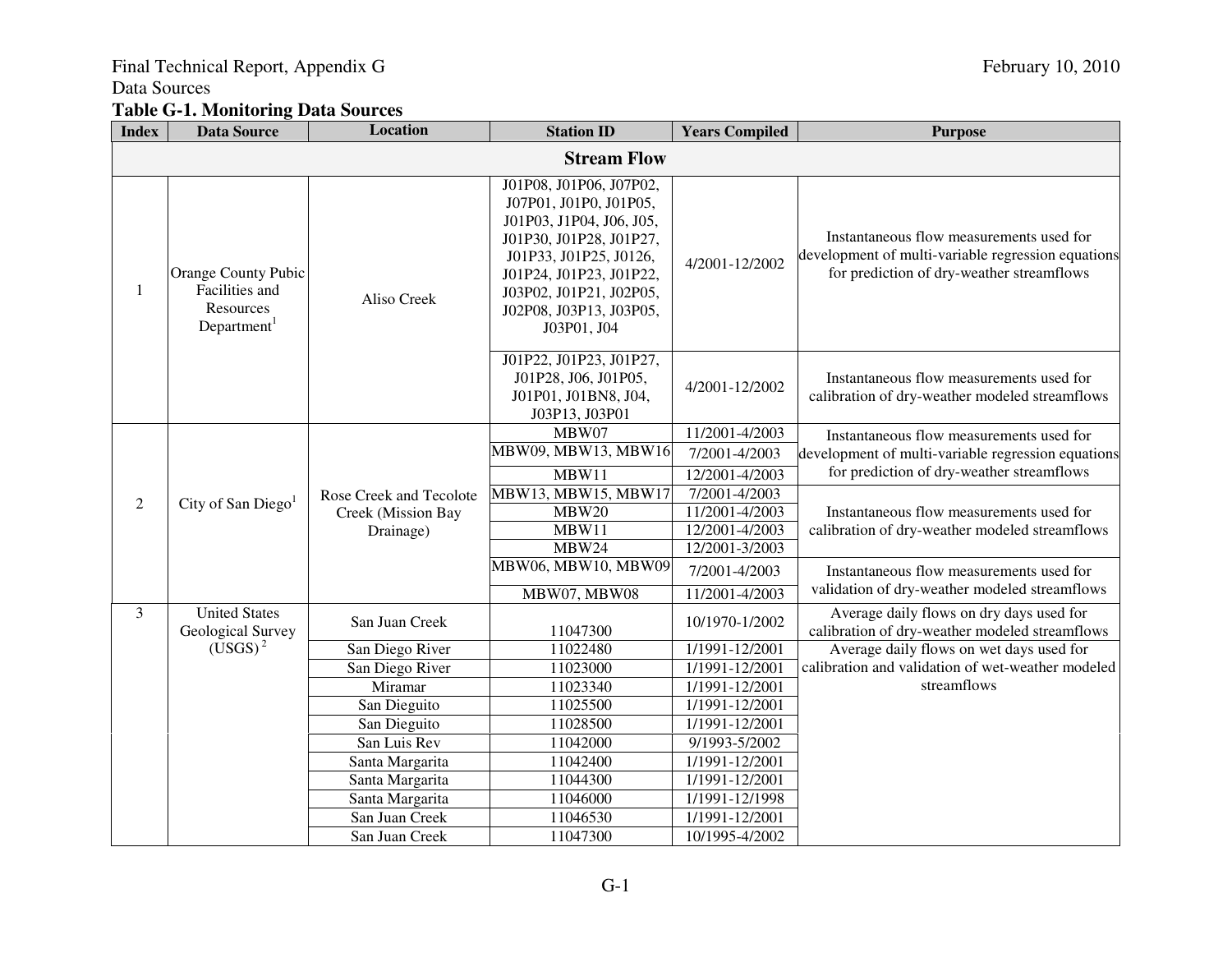# February 10, 2010

| Data Sources |
|--------------|
|              |

| <b>Index</b>   | <b>Data Source</b>                                                                   | Location                | <b>Station ID</b>                                                                                                                                                                                                                   | <b>Years Compiled</b> | <b>Purpose</b>                                                                                         |
|----------------|--------------------------------------------------------------------------------------|-------------------------|-------------------------------------------------------------------------------------------------------------------------------------------------------------------------------------------------------------------------------------|-----------------------|--------------------------------------------------------------------------------------------------------|
|                |                                                                                      | San Diego River         | 11022350                                                                                                                                                                                                                            | 1/1991-9/1993         |                                                                                                        |
|                |                                                                                      | San Luis Rey            | 11039800                                                                                                                                                                                                                            | 1/1991-12/1992        |                                                                                                        |
|                |                                                                                      |                         | <b>Water Quality</b>                                                                                                                                                                                                                |                       |                                                                                                        |
| $\overline{4}$ | <b>Orange County Pubic</b><br>Facilities and<br>Resources<br>Department <sup>1</sup> | Aliso Creek             | J01P08, J01P06, J07P02,<br>J07P01, J01P01, J01P05,<br>J01P03, J1P04, J06, J05,<br>J01P30, J01P28, J01P27,<br>J01P33, J01P25, J0126,<br>J01P24, J01P23, J01P22,<br>J03P02, J01P21, J02P05,<br>J02P08, J03P13, J03P05,<br>J03P01, J04 | 4/2001-12/2002        | Development of multi-variable regression<br>equations for prediction of dry-weather bacteria<br>levels |
|                |                                                                                      |                         | J01P22, J01P23, J01P27,<br>J01P28, J06, J01P05,<br>J01P01, J01BN8, J04,<br>J03P13, J03P01                                                                                                                                           | 4/2001-12/2002        | Calibration of dry-weather model for bacteria<br>levels                                                |
|                |                                                                                      | Rose Creek and Tecolote | MBW07, MBW08                                                                                                                                                                                                                        | 11/2001-4/2003        |                                                                                                        |
|                |                                                                                      |                         | MBW06, MBW09,<br>MBW10, MBW13,<br>MBW15, MBW16                                                                                                                                                                                      | 7/2001-4/2003         | Development of multi-variable regression<br>equations for prediction of dry-weather bacteria<br>levels |
|                |                                                                                      |                         | MBW24                                                                                                                                                                                                                               | 12/2001-3/2003        |                                                                                                        |
| 5              | City of San Diego <sup>1</sup>                                                       | Creek (Mission Bay      | MBW13, MBW15, MBW17                                                                                                                                                                                                                 | 7/2001-4/2003         |                                                                                                        |
|                |                                                                                      | Drainage)               | <b>MBW20</b>                                                                                                                                                                                                                        | 11/2001-4/2003        | Calibration of dry-weather model for bacteria<br>levels                                                |
|                |                                                                                      |                         | MBW11                                                                                                                                                                                                                               | 12/2001-4/2003        |                                                                                                        |
|                |                                                                                      |                         | MBW24                                                                                                                                                                                                                               | 12/2001-3/2003        |                                                                                                        |
|                |                                                                                      |                         | MBW06, MBW10, MBW09                                                                                                                                                                                                                 | 7/2001-4/2003         | Validation of dry-weather model for bacteria levels                                                    |
|                |                                                                                      |                         | MBW07, MBW08                                                                                                                                                                                                                        | 11/2001-4/2003        |                                                                                                        |
|                |                                                                                      |                         | SJ13                                                                                                                                                                                                                                | 4/2001-7/2001         | Development of multi-variable regression                                                               |
| 6              | <b>Orange County Public</b><br><b>Health Laboratory</b>                              | San Juan Creek          | SJ14, SJ15, SJ16, SJ19,<br>SJ20, SJ21, SJ29, SJ32                                                                                                                                                                                   | 5/2001-7/2001         | equations for prediction of dry-weather bacteria<br>levels                                             |
|                | (SDRWQCB, 2002)                                                                      |                         | SJ01, SJ04, SJ05, SJ24                                                                                                                                                                                                              | 4/2001-7/2001         |                                                                                                        |
|                |                                                                                      |                         | SJ15, SJ17, SJ18, SJ29                                                                                                                                                                                                              | 5/2001-7/2001         | Validation of dry-weather model for bacteria levels                                                    |
| $\tau$         | <b>Southwest Division</b><br><b>Naval Facilities</b><br>Engineering<br>Command       | Santa Margarita         | 501, 504, 508, 502, 503,<br>505, 506, 507                                                                                                                                                                                           | 12/1997-2/1999        | Validation of wet weather water quality predictions                                                    |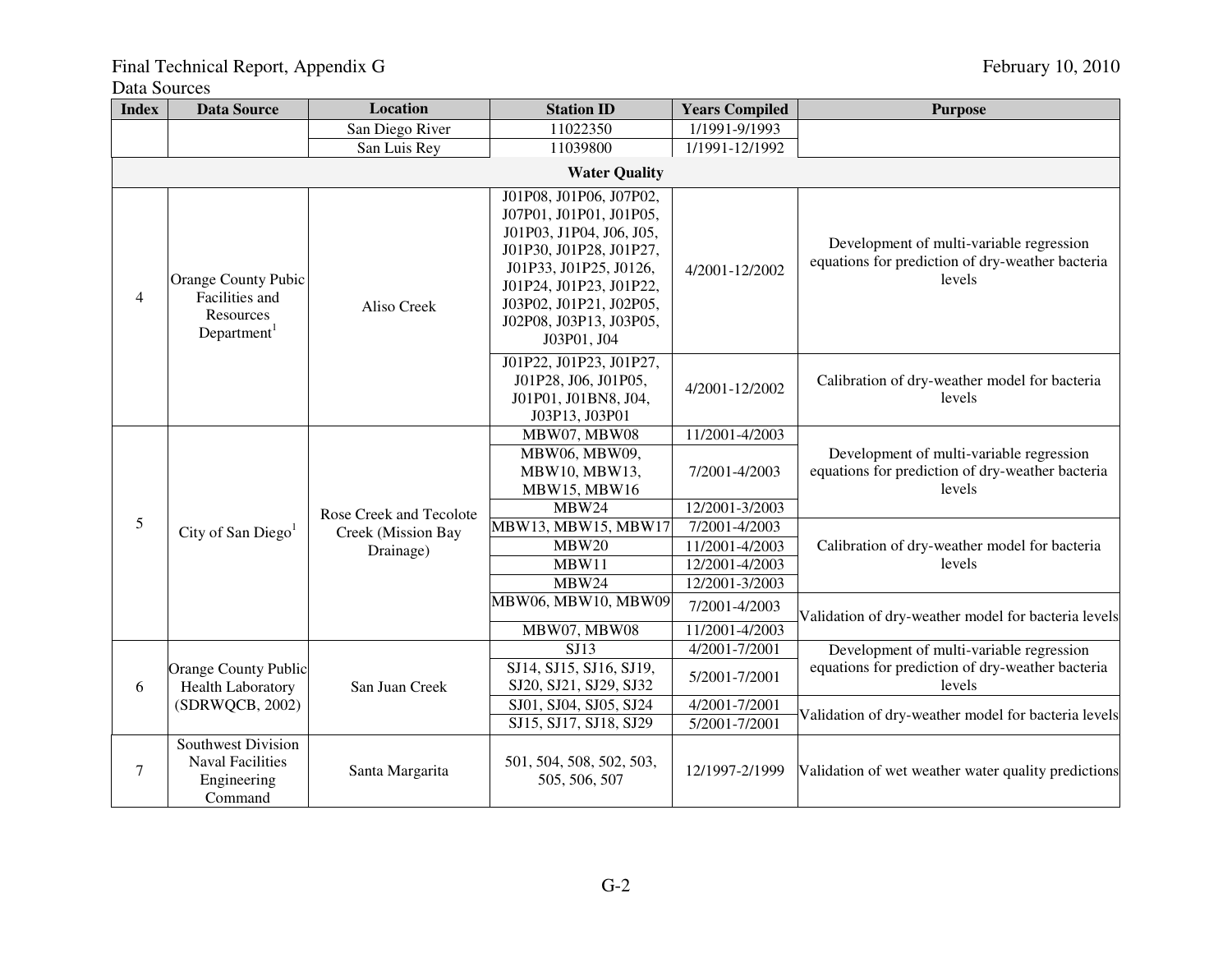| <b>Index</b> | <b>Data Source</b>                                                                | Location              | <b>Station ID</b>                                                                                                                                                                                                                                                                                                                                                                                                                                                                                                                                                                                                                                                                                                                                     | <b>Years Compiled</b> | <b>Purpose</b> |
|--------------|-----------------------------------------------------------------------------------|-----------------------|-------------------------------------------------------------------------------------------------------------------------------------------------------------------------------------------------------------------------------------------------------------------------------------------------------------------------------------------------------------------------------------------------------------------------------------------------------------------------------------------------------------------------------------------------------------------------------------------------------------------------------------------------------------------------------------------------------------------------------------------------------|-----------------------|----------------|
| $\,8\,$      | Rancho California<br>Water District                                               | Santa Margarita River | Station #1 (Upstream from<br>Santa Rosa Plant), Station<br>#2 (Willow Glen), Station<br>#3 (Deluz Crossing), Station<br>#4 (Estuary)                                                                                                                                                                                                                                                                                                                                                                                                                                                                                                                                                                                                                  | 12/1997-2/2001        |                |
| 9            | Camp Pendleton                                                                    | Santa Margarita River | Plant #3 Upstream; Plant<br>#13 Upstream                                                                                                                                                                                                                                                                                                                                                                                                                                                                                                                                                                                                                                                                                                              | 1/1995-3/2002         |                |
| 10           | The Orange County<br>Public Facilities and<br>Resources<br>Department<br>(OCPFRD) | Aliso creek           | D/S J01/J02, J01 @ TP, $\overline{U/S}$<br>J01/J02, J02TBN1, D/S<br>J01P21, U/S J01P21,<br>J01P22, D/S J01/J03, U/S<br>J01/J03, D/S J01P23, D/S<br>J01P24, D/S J01P25, D/S<br>J01P26, D/S J01P27, D/S<br>J01P33, D/S J01TBN4,<br>J01P28, U/S J01P23, U/S<br>J01P24, U/S J01P25, U/S<br>J01P26, U/S J01P27, U/S<br>J01P33, U/S J01TBN4, D/S<br>J01P30, U/S J01P30, D/S<br>J06, U/S J06, D/S J01P04,<br>D/S J01P05, D/S J01P32,<br>D/S J01TBN2, D/S<br>J01TBN3, J01P01,<br>J07P01J07P02, U/S J01P04,<br>U/S J01P05, U/S J01P32,<br>U/S J01TBN2, U/S<br>J01TBN3, D/S J01P08, D/S<br>J01TBN8, J01P06, J02P08,<br>U/S J01P08, U/S J01TBN8,<br>D/S J05, U/S J05, J01P03,<br>J04, U/S J04, J02P05,<br>J03P02, J03P05, J03P13,<br>J03P01, J03TBN1,<br>J03TBN2 | 4/2001-11/2003        |                |
| 11           | <b>Orange County Public</b><br><b>Health Laboratory</b><br>(SDRWQCB, 2002)        | San Juan Creek        | SJ02, SJ09, SJ10, SJ12,<br>SJ13, SJ25, SJ30                                                                                                                                                                                                                                                                                                                                                                                                                                                                                                                                                                                                                                                                                                           | 5/2001-12/2001        |                |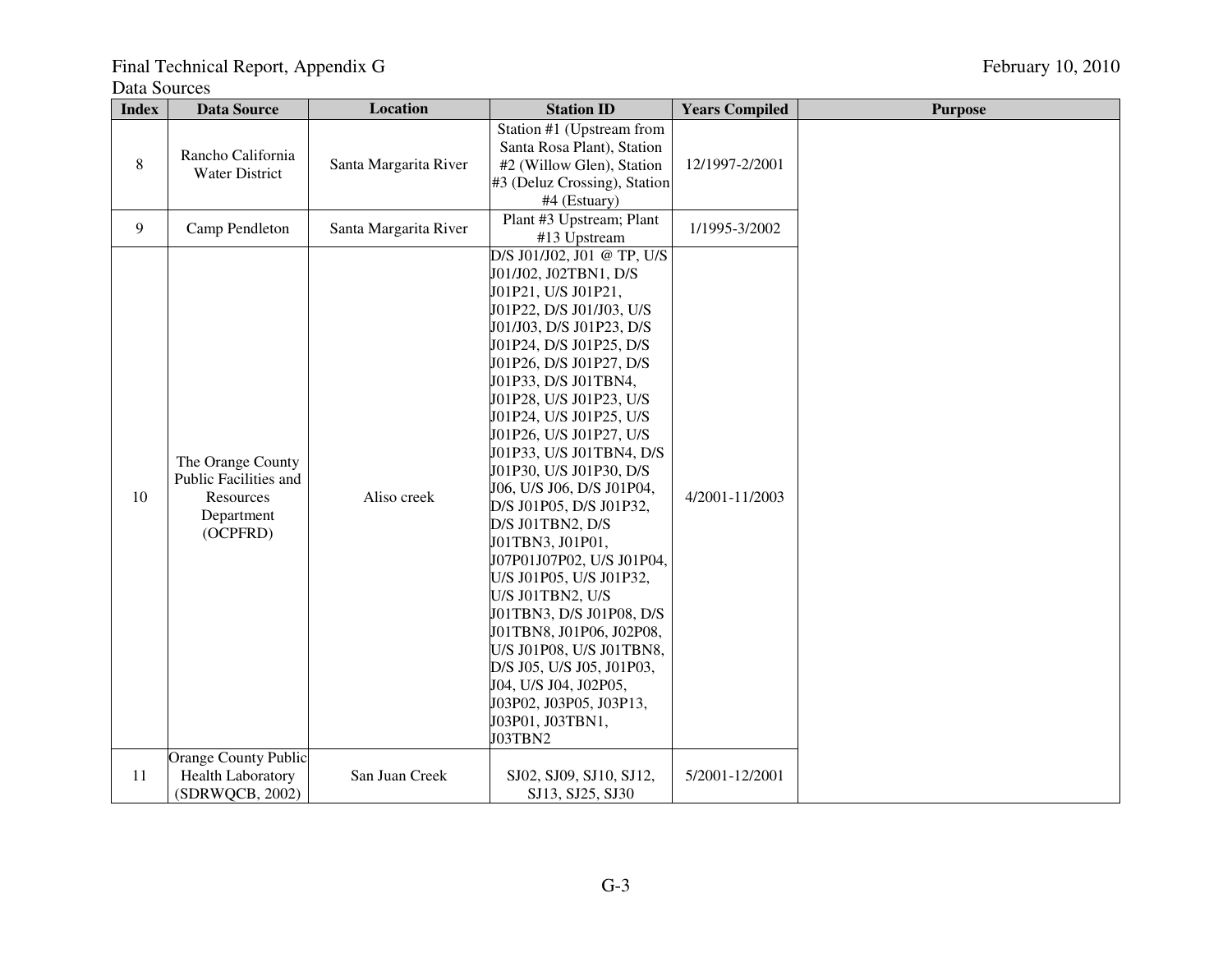| <b>Index</b> | <b>Data Source</b>                                                                                                       | <b>Location</b>                                               | <b>Station ID</b>                                                                                                                                    | <b>Years Compiled</b>           | <b>Purpose</b>                                                                                                                                                                                |
|--------------|--------------------------------------------------------------------------------------------------------------------------|---------------------------------------------------------------|------------------------------------------------------------------------------------------------------------------------------------------------------|---------------------------------|-----------------------------------------------------------------------------------------------------------------------------------------------------------------------------------------------|
| 12           | City of San Diego<br>(2000)                                                                                              | Rose Creek and Tecolote<br>Creek (Mission Bay<br>Drainage)    | MBW06, MBW07,<br>MBW08, MBW09,<br>MBW10, MBW11,<br>MBW12, MBW13,<br>MBW14, MBW15,<br>MBW16, MBW17,<br>MBW18, MBW19,<br>MBW20, MBW21,<br>MBW23, MBW24 | 11/2001-2/2002                  |                                                                                                                                                                                               |
| 13           | Padre Dam Municipal<br>Water District                                                                                    | San Diego River                                               | 1, 2, 3, 4, 5, 6                                                                                                                                     | 3/1998-4/2002                   |                                                                                                                                                                                               |
| 14           | City of San Diego-<br>Water Department,<br><b>Cleveland National</b><br><b>Forest Descanso</b><br><b>Ranger District</b> | Pine Valley Creek                                             | NPC3A, NPC3C, NPC3D,<br>PVC1A                                                                                                                        | 2/1998-4/1998                   |                                                                                                                                                                                               |
| 15           | <b>Orange County</b><br><b>Environmental Health</b>                                                                      | Mouth of San Juan Creek<br>Mouth of Aliso Creek<br>Dana Point | ODB02, ODB05<br>OLB00<br>OSL25, BDP12, BDP13,<br>BDP14, BDP15                                                                                        | 6/1999-10/2002                  | Analyzed to confirm the water quality impairment<br>at beaches, provide an insight regarding the spatial<br>extent of impairments, and assess the relationship<br>with wet and dry conditions |
|              | County of San Diego,                                                                                                     | Mouth of Agua Hedionda<br>Lagoon<br>Scripps                   | EH-460<br>EH-260                                                                                                                                     | 5/1999-10/2001<br>4/1999-9/2000 |                                                                                                                                                                                               |
|              |                                                                                                                          | Scripps                                                       | <b>EH-290</b>                                                                                                                                        | 4/1999-11/2000                  |                                                                                                                                                                                               |
|              |                                                                                                                          | Mouth of San Luis Rey<br>River                                | EH-490                                                                                                                                               | 4/1999-10/2001                  |                                                                                                                                                                                               |
|              |                                                                                                                          | Mouth of Agua Hedionda<br>Lagoon                              | EH-440                                                                                                                                               | 4/1999-10/2001                  |                                                                                                                                                                                               |
|              |                                                                                                                          | Mouth of Agua Hedionda<br>Lagoon                              | EN-030                                                                                                                                               | 1/1999-11/2001                  |                                                                                                                                                                                               |
| 16           | Department of Health                                                                                                     | Scripps                                                       | EH-250, EH-280                                                                                                                                       | 4/1999-10/2002                  |                                                                                                                                                                                               |
|              | (DEH)                                                                                                                    | Scripps                                                       | EH-300                                                                                                                                               | 1/1999-10/2002                  |                                                                                                                                                                                               |
|              |                                                                                                                          | Scripps                                                       | EH-310                                                                                                                                               | 4/1999-9/2002                   |                                                                                                                                                                                               |
|              |                                                                                                                          | <b>Buena Vista</b>                                            | EH-475                                                                                                                                               | 10/1999-10/2002                 |                                                                                                                                                                                               |
|              |                                                                                                                          | San Marcos                                                    | EH-420                                                                                                                                               | 4/1999-10/2002                  |                                                                                                                                                                                               |
|              |                                                                                                                          | San Dieguito                                                  | EH-380, EH-390                                                                                                                                       | 4/1999-10/2002                  |                                                                                                                                                                                               |
|              |                                                                                                                          | San Clemente                                                  | EH-510                                                                                                                                               | 8/1999-10-2002                  |                                                                                                                                                                                               |
|              |                                                                                                                          | San Clemente                                                  | EH-520                                                                                                                                               | 6/1999-10/2002                  |                                                                                                                                                                                               |
|              |                                                                                                                          | Scripps                                                       | EH-305                                                                                                                                               | 2/2001-10/2002                  |                                                                                                                                                                                               |
|              |                                                                                                                          | Agua Hedionda                                                 | EH-455                                                                                                                                               | 1/2001-10/2001                  |                                                                                                                                                                                               |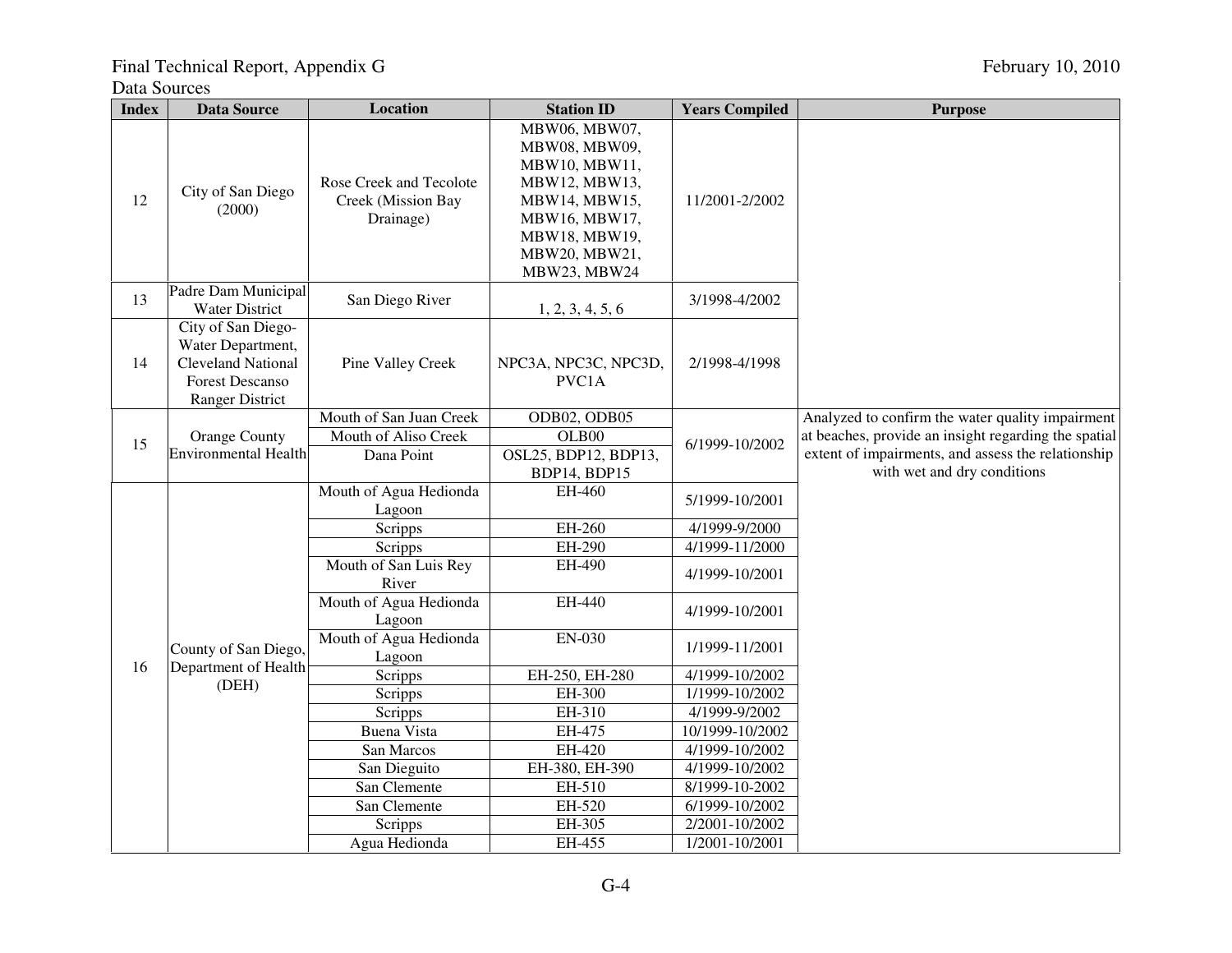| <b>Index</b> | <b>Data Source</b>                                                                                                  | <b>Location</b>                                                                                         | <b>Station ID</b>                                                 | <b>Years Compiled</b> | <b>Purpose</b>                                                                                                     |
|--------------|---------------------------------------------------------------------------------------------------------------------|---------------------------------------------------------------------------------------------------------|-------------------------------------------------------------------|-----------------------|--------------------------------------------------------------------------------------------------------------------|
| 17           | South Orange County<br><b>Wastewater Authority</b><br>(SOCWA)                                                       | San Clemente and mouth of<br>San Juan Creek Lagoon                                                      | S-0, S-1, S-3, S-5, S-7,<br>S-11, S-13, S-15, S-17,<br>S-19, S-23 | 3/2000-10/2002        |                                                                                                                    |
|              |                                                                                                                     | Mouth of San Juan Creek<br>Lagoon                                                                       | $\overline{S-2}$                                                  | 1/1999-10/2002        |                                                                                                                    |
|              |                                                                                                                     | Dana Point and mouth Aliso<br>Creek                                                                     | S01, S02, S04, S06, S07,<br>S08, S09, S10                         | 1/1999-10/2002        |                                                                                                                    |
|              |                                                                                                                     | Laguna/mouth of San<br>Joaquin                                                                          | S11, S13, S15, S14, S16                                           | 1/1999-10/2002        |                                                                                                                    |
|              |                                                                                                                     | Miramar, Scripps and mouth FM-010, FM-030, FM-080                                                       |                                                                   | 1/1999-10/2002        |                                                                                                                    |
| 18           | City of San Diego <sup>1</sup>                                                                                      | of San Diego River                                                                                      | <b>FM-050</b>                                                     | 1/1999-9/2002         |                                                                                                                    |
| 19           | City of Oceanside                                                                                                   | Mouth of San Luis Rey<br>River                                                                          | $OC-100$                                                          | 1/1999-10/2002        |                                                                                                                    |
|              |                                                                                                                     | Mouth of Loma Alta Slough                                                                               | OC-022                                                            |                       |                                                                                                                    |
| 20           | City of Escondido                                                                                                   | Mouth of Escondido Creek<br>and San Dieguito Creek                                                      | SE-020, SE-010                                                    | 1/1999-10/2002        |                                                                                                                    |
|              |                                                                                                                     |                                                                                                         | <b>Meteorological Data</b>                                        |                       |                                                                                                                    |
|              |                                                                                                                     | San Diego                                                                                               | COOP ID #047740                                                   |                       |                                                                                                                    |
|              | National<br>Oceanographic and<br>Atmospheric<br>Administration-<br>National Climatic<br>Data Center (NOAA-<br>NCDC) | Laguna/San Joaquin, Aliso,<br>Dana Point, San Juan, San<br>Clemente                                     | CA4650                                                            |                       |                                                                                                                    |
|              |                                                                                                                     | Aliso Creek, San Juan Creek                                                                             | CA8992                                                            |                       |                                                                                                                    |
|              |                                                                                                                     | San Juan Creek                                                                                          | CA7837                                                            |                       |                                                                                                                    |
|              |                                                                                                                     | Santa Margarita River                                                                                   | CA8844                                                            |                       |                                                                                                                    |
| 21           |                                                                                                                     | Santa Margarita, San Luis<br>Rey                                                                        | CA6319                                                            | 1990-2002             | Hourly rainfall data used for hydrologic and water<br>quality modeling for wet-weather conditions                  |
|              |                                                                                                                     | Santa Margarita, San Luis<br>Rey, San Luis Rey, Loma<br>Alta, Buena Vista, Agua<br>Hedionda, San Marcos | CA6379                                                            |                       |                                                                                                                    |
|              |                                                                                                                     | Pine Valley Creek                                                                                       | CA2239                                                            |                       |                                                                                                                    |
|              |                                                                                                                     | Miramar, Scripps, Rose<br>Creek, Tecolate, San Diego<br>River, Chollas                                  | CA7740                                                            |                       |                                                                                                                    |
| 22           | California Irrigation<br>Management<br><b>Information System</b><br>(CIMIS)                                         | Escondido Creek, San<br>Dieguito Creek, Miramar                                                         | CIMIS74                                                           | 1990-2002             | Hourly rainfall, Evaporation data used for<br>hydrologic and water quality modeling for wet-<br>weather conditions |